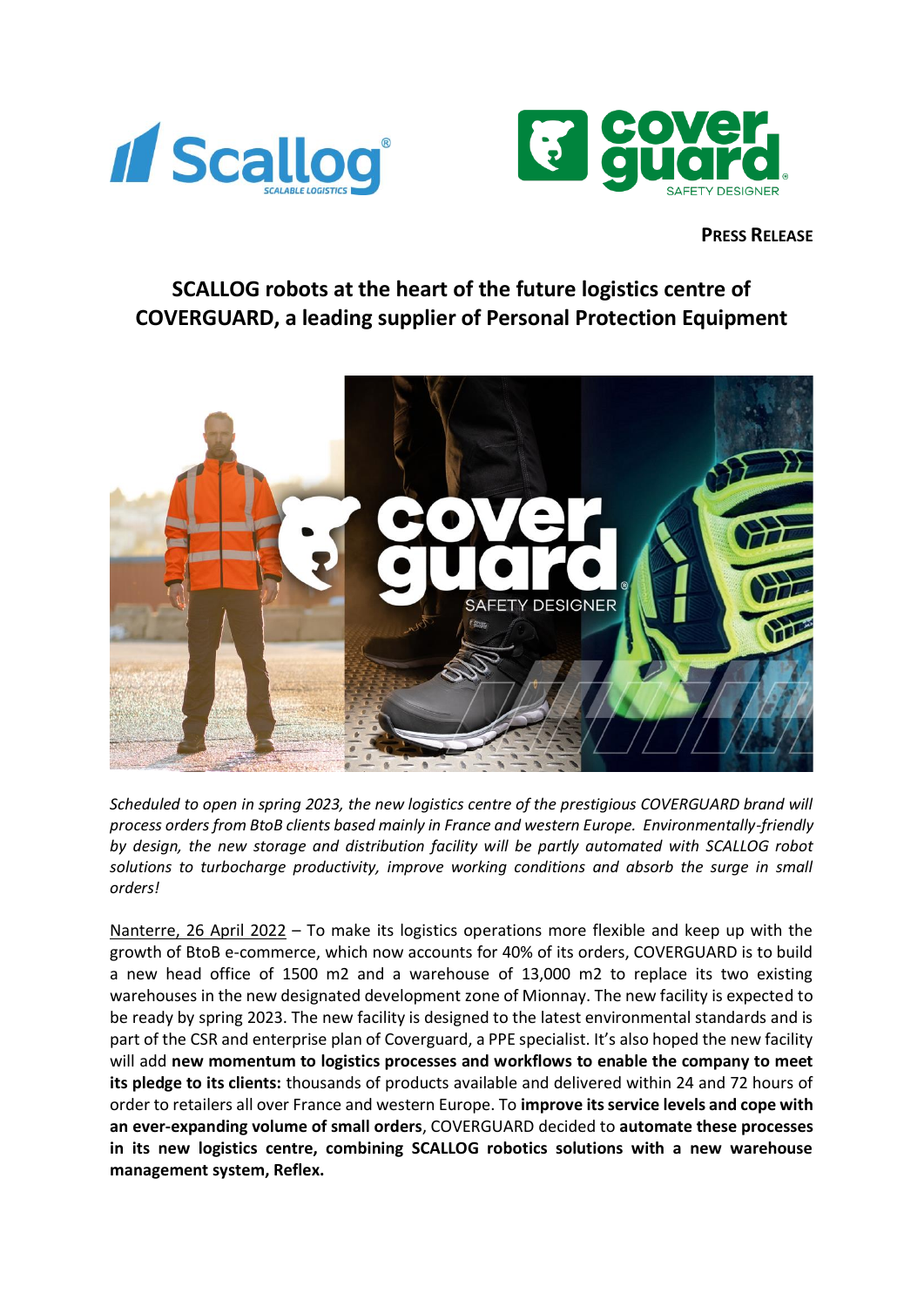Richard CRNJANSKI, Group Supply Chain and IT Director with COVERGUARD, declared: *"The online purchasing and rapid delivery model of Amazon, combined with the proliferation of small orders and the reduction in the average basket size, mean we need to accelerate our logistics workflows in our new logistics centre if we're to rise to the expectations of our retailer clients, DIY/hardware superstores and so on… SCALLOG's Goods to Man robotics solution will allow us to absorb the "Amazon effect" and process growing quantities of small orders - which already account for 50% of our logistics activities - with flexibility and efficacy"*

**Automation to meet the needs and ROI targets of COVERGUARD** – In spring 2021, as plans for the new building were taking shape, COVERGUARD asked consultancy firm ETYO to select and validate the **automation solution most appropriate to its size, growth rate and target ROI**. SCALLOG's Goods To Man solution immediately stood out for its **flexibility, ergonomics and "good value for money"**. Richard CRNJANSKI adds: "*We had the opportunity to see for ourselves the efficiency of SCALLOG's logistics solution, in terms of its simplicity, autonomy and ergonomic design, during our visit to the Boiron centre, and this strengthened our resolve to invest in a technology that really serves the client without inconvenience for our operators*." **A young, dynamic team,** an **"all in one" approach** including TMA, **and the rapid response times of a Frenchbased company** were other key factors. The contract was signed in summer 2021; the SCALLOG solution is scheduled to be deployed in 2023.

**Higher productivity, less inconvenience for the operator** – the new COVERGUARD warehouse will be equipped with the REFLEX WMS solution for high-performance management of an extensive catalogue - over 5,500 items in stock - at an estimated cost of 25-35 million euros or six months' worth of sales. It will include a SCALLOG automated storage zone of 600 m2 under the mezzanine, with 231 mobile shelf units and 8 BOBY robots serving one or two picking stations. This SCALLOG zone will process all items in the COVERGUARD catalogue as well as products with heterogeneous characteristics and best-sellers, i.e. about fifty heavy-rotation products which will be processed by classic picking methods.

With the solutions provided by SCALLOG, COVERGUARD expects to **double or even triple its productivity in the preparation of small orders, while smoothing autumn activity spikes** typically recorded in October and November. The SCALLOG solution also addresses another aspect of the PPE specialist's commitment to CSR. In an endeavour to **reduce repetitive tasks, logistics operators** are **assisted at every stage of the order preparation process** by Spot-To-Light and Putto Light technology, and **spared** many of the **inconveniences** - **awkward movements, poor posture, stress - inherent to their job.**

**About COVERGUARD** - A leading global supplier of PPE, COVERGUARD designs, produces and sells a **comprehensive range** of comfortable, high-performance products offering **head-to-toe protection for men and women in the workplace -** at unbeatable prices. COVERGUARD has a workforce of 670 people. It has 85 years of experience and significant industrial capacity, with 9 subsidiaries and several production plants in France and China serving over 100 countries. [www.coverguard-safety.com](http://www.coverguard-safety.com/)